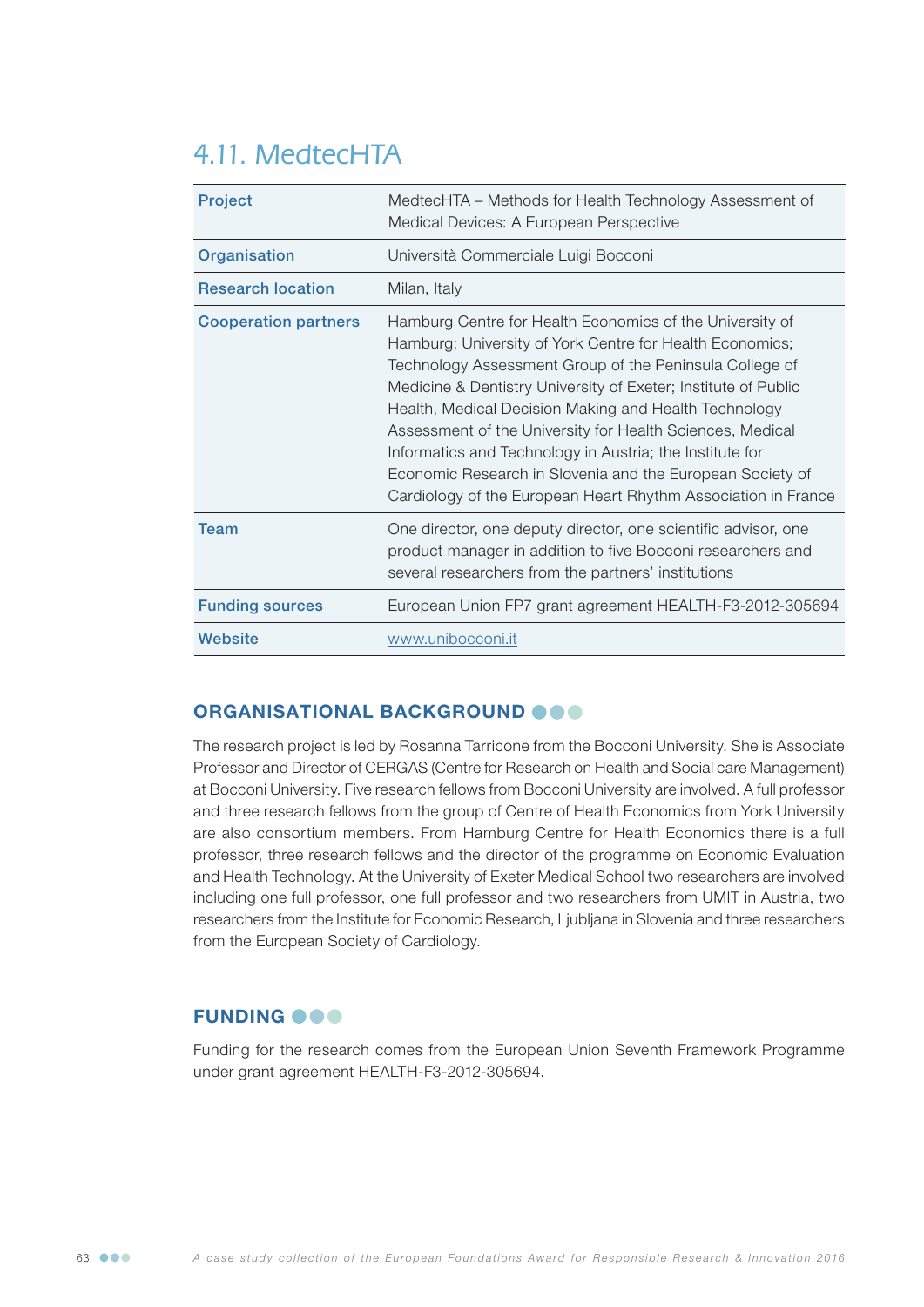### PROBLEM BEING ADDRESSED @@@

MedtecHTA aims to improve the existing methodological framework within the paradigm of Health Technology Assessment (HTA) for the assessment of medical devices and to develop this framework into a tool that provides structured, evidence-based input into health policies. Medical devices are different from drugs but are currently assessed using the same methods. This poses a risk to decision-makers and they may generate biased recommendations preventing patients from accessing cost-effective procedures.

The objective of MedtecHTA project was to investigate improvements in HTA methods to allow for more comprehensive economic evaluation of medical devices. It consisted of seven work packages (WPs) that investigated: the regulatory process of MDs in Europe and its impacts on the diffusion of medical devices; current methods used in HTA for medical devices and whether these are different from other technologies; comparative effectiveness of medical devices; value of information and the characterisation of uncertainty surrounding the development of new devices and the drivers of diffusion of medical devices.

#### RESEARCH DESIGN AND SOLUTION OOO

The research team has involved several stakeholders at various stages in the research. From the very beginning an Advisory Board has helped to shape the entire project's methods and aims, and throughout the three-year study duration preliminary findings were discussed with different target audiences such as patient organisations, scientific communities, policymakers, payers, regulatory authorities and the industry. The continuous and open exchange of views and perspectives has greatly helped to improve the project and more importantly, to make its findings relevant and useful for society as a whole.

Assessment of MDs is more challenging than that of drugs in several respects: they are often diagnostic tools (e.g. multiple indications, value of information); the performance of MDs often depends on end-users (learning effect); and experimental studies (e.g. RCTs) are often unethical, difficult, or impossible to conduct. Although these challenges are widely recognised, regulatory and HTA bodies do not consider them when assessing MDs.

#### GRAND CHALLENGE BEING ADDRESSED @@@

Technological innovation in healthcare is one of the key determinants of better health outcomes but also a driver of healthcare expenditure. Among health technologies, medical devices (MDs) represent a very dynamic sector which is advancing at a fast pace. Governments struggle to maintain a fair balance between patients' access to modern care and economic sustainability of healthcare systems and in doing so they endeavour to select the most cost-effective devices at the lowest possible price. Moreover, the recent economic crisis has threatened the health of people who are less advantaged. This has happened partly because governments were not equipped with the most appropriate tools to assess the inequality of access facing patients. The present research investigates the drivers of diffusion and how these can be managed in order to reduce inequalities across and within European countries and appropriate methods developed to make the right choices in the best interests of patients.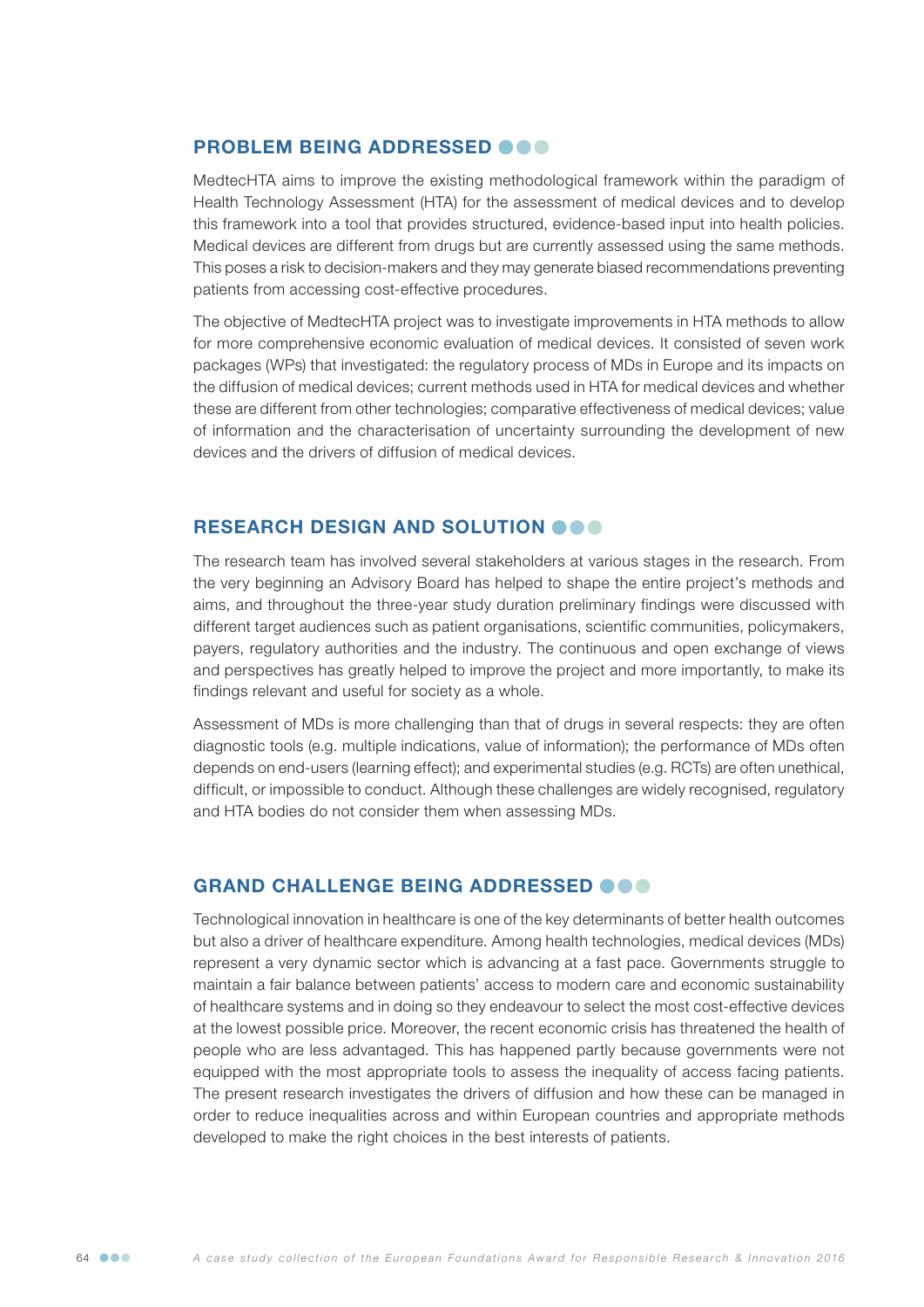Health Technology Assessment (HTA) is undoubtedly playing an increasing role in decision-making on the introduction and diffusion of technological innovation in healthcare with the aim of balancing access to innovation and cost containment. HTA is "a multidisciplinary field of policy analysis which studies the medical, social, ethical, and economic implications of the development, diffusion, and use of health technology" and is traditionally conceived as an effective approach to guide the decision-making process for the allocation of scarce resources. Nevertheless HTA has been developed with pharmaceuticals in mind.

It has been claimed that HTA for devices raises special challenges which require the HTA community to reflect on whether the current methods adequately take account of their specific features. Two major salient features of devices deserve special attention: the device-operator interaction that can generate learning curve effects and therefore risks the presence of bias in estimating the size of the benefits and the incremental nature of innovation (e.g. longer battery life, improvements in software systems, smaller size) that needs to be addressed by adequate and reasonable licensing procedures, but also by careful identification of alternatives for comparative and incremental cost-effectiveness analysis.

#### RESPONSIBLE RESEARCH AND INNOVATION OOO

Besides academics, MedtecHTA has involved relevant stakeholders: clinicians, policymakers, providers, regulators and the industry. These actors have different backgrounds and different objectives, sometimes with opposing goals. Given the ultimate aim of MedtecHTA (i.e. to recommend a methodological framework to assess medical devices), it was fundamental to gather stakeholders' opinions to ensure that all possible aspects that might impact the way in which MDs are assessed are taken into account. The rationale is that research can translate into policy action only if shared and agreed by relevant stakeholders. The stakeholders were involved at several points during the study period. Regulators and policymakers were interviewed several times in order to elicit their preferences in terms of process and procedures for assessing MDs but also to understand their difficulties and perplexities. Clinicians have been part of a large European survey aimed at investigating the key motivational factors that predict diffusion of MDs and equality of access for patients. Hospitals have been compared to measure their performance in providing MDs and identify key success factors. The industry has been consulted in order to fully understand how MDs are developed and the challenges in carrying out clinical studies.

Target groups were involved in the research project from the start of MedtecHTA through an Advisory Board, composed of people from industry, policymakers, the scientific community, EUnetHTA and clinicians. The objectives and methods were shared with them and feedback was gathered in order to better shape the research proposal and improve the methods and materials. A [website](http://www.medtechta.eu) was developed on which key milestones were posted and circulated via a newsletter sent to all subscribers. Preliminary results have been presented as soon as they were ready to several conferences and workshops covering different target groups (e.g. HTAi which is widely attended by regulators, policy-makers and payers; iHEA at which academics are well represented; ISPOR with a strong industry presence; HAS-Haute Autorité de la Santé which is attended by many patients' organisations, industry, regulators and payers). The final results were presented to a large audience consisting of patients, clinicians, payers, hospital managers and the industry and discussed with HTA Agencies, Scientific Associations, the Department of Health and EunetHTA.